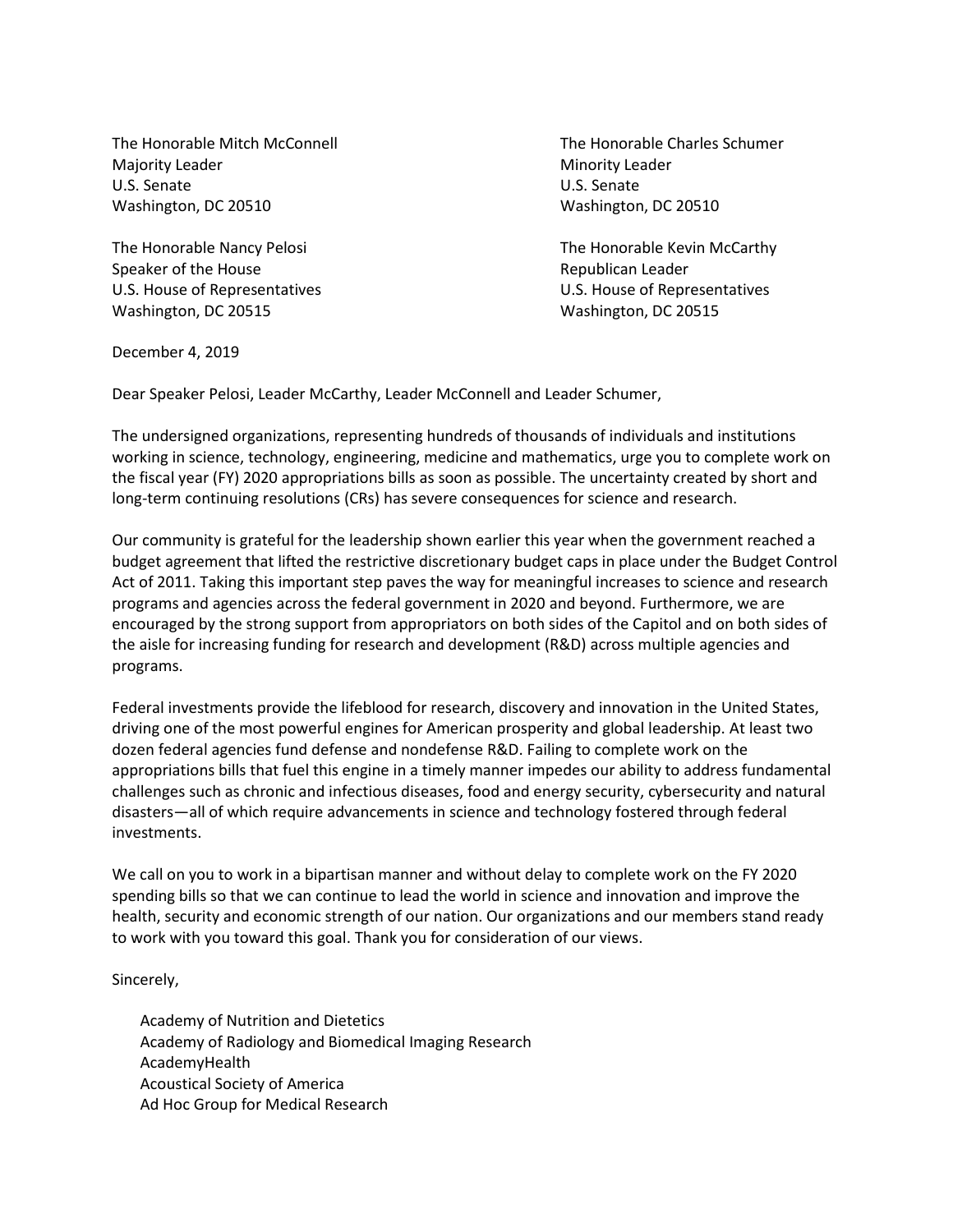## AdvaMedDx

American Anthropological Association American Association for Dental Research American Association for the Advancement of Science American Association for the Study of Liver Diseases American Association of Colleges of Pharmacy American Association of Geographers American Association of Immunologists American Association of Mycobacterial Diseases American Association of Physical Anthropologists American Association of Physicists in Medicine American Association of Physics Teachers American Astronomical Society American Chemical Society American College of Nuclear Medicine (ACNM) American College of Radiology American Crystallographic Association American Dairy Science Association American Diabetes Association American Educational Research Association American Gastroenterological Association American Geophysical Union American Heart Association American Institute for Medical and Biological Engineering American Institute of Biological Sciences American Institute of Chemical Engineers American Institute of Physics American Institute of Ultrasound in Medicine American Mathematical Society American Meteorological Society American Physical Society American Physiological Society American Phytopathological Society American Political Science Association American Psychological Association American Roentgen Ray Society The American Society for Cell Biology American Society for Engineering Education American Society for Investigative Pathology American Society for Microbiology American Society for Nutrition American Society for Pharmacology and Experimental Therapeutics American Society for Virology American Society of Agronomy American Society of Emergency Radiology American Society of Hematology American Society of Human Genetics American Society of Neuroradiology (ASNR)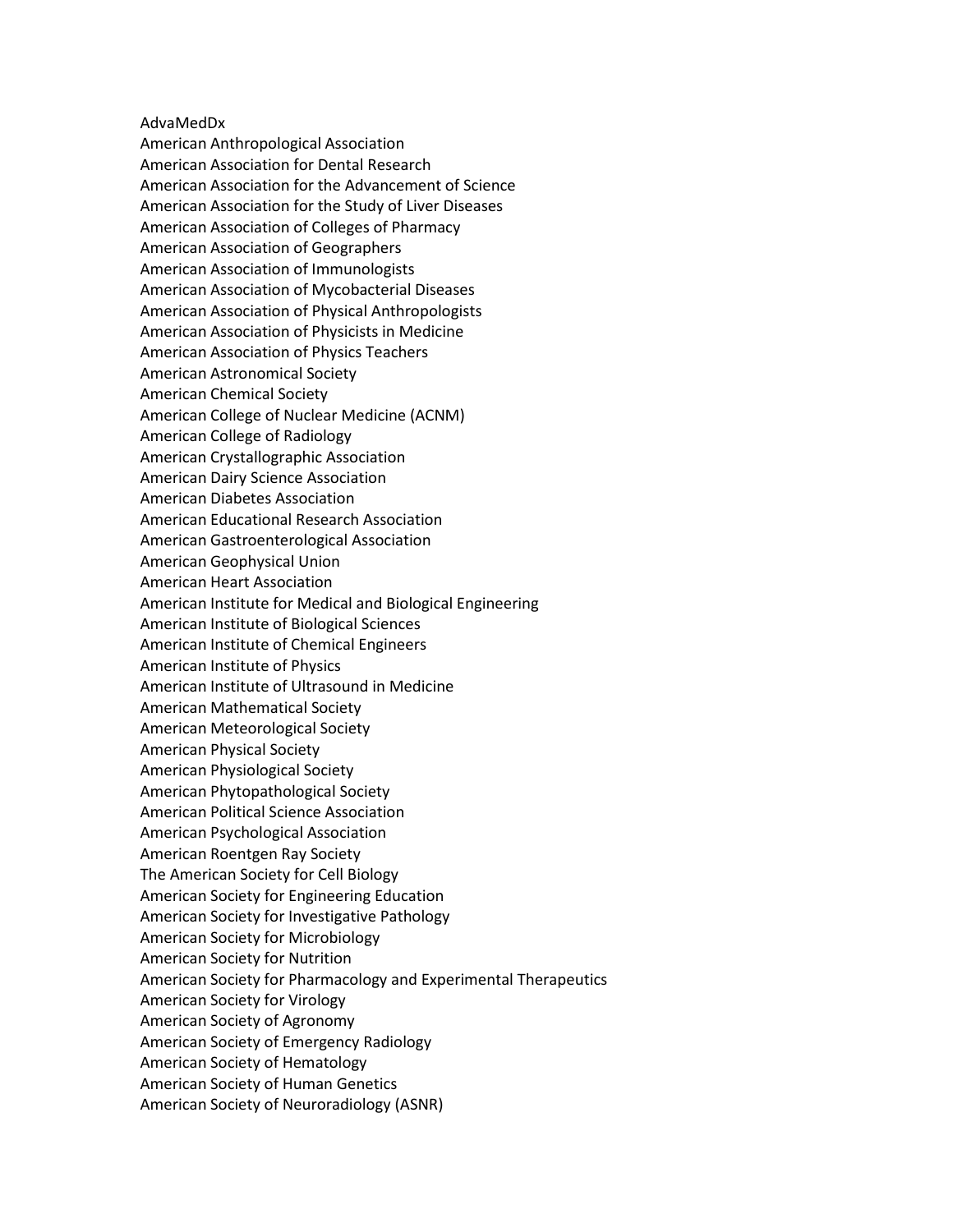American Society of Plant Biologists American Society of Tropical Medicine & Hygiene American Sociological Association American Statistical Association American Veterinary Medical Association Aquatic Plant Management Society Association for Computing Machinery (ACM) Association for Psychological Science Association for Research in Vision and Ophthalmology (ARVO) Association of American Cancer Institutes Association of American Medical Colleges Association of American Universities Association of American Veterinary Medical Colleges Association of Independent Research Institutes Association of Population Centers Association of Public and Land-grant Universities Association of Schools and Programs of Public Health Association of Science and Technology Centers Association of University Radiologists Behavior Genetics Association Biophysical Society Coalition for National Science Funding Coalition for National Security Research (CNSR) Coalition for the Life Sciences Computing Research Association Consortium of Social Science Associations Council of Graduate Schools Council on Undergraduate Research Crop Science Society of America CureHHT Duke University Ecological Society of America Endocrine Society Entomological Society of America FASS Federation of American Societies for Experimental Biology Federation of Associations in Behavioral & Brain Sciences Fight Colorectal Cancer Florida State University Genetics Society of America Geological Society of America Global Health Technologies Coalition GO2 Foundation for Lung Cancer Hydrocephalus Association Infectious Diseases Society of America Institute for Systems Biology Institute of Food Technologists Institute of Mathematical Statistics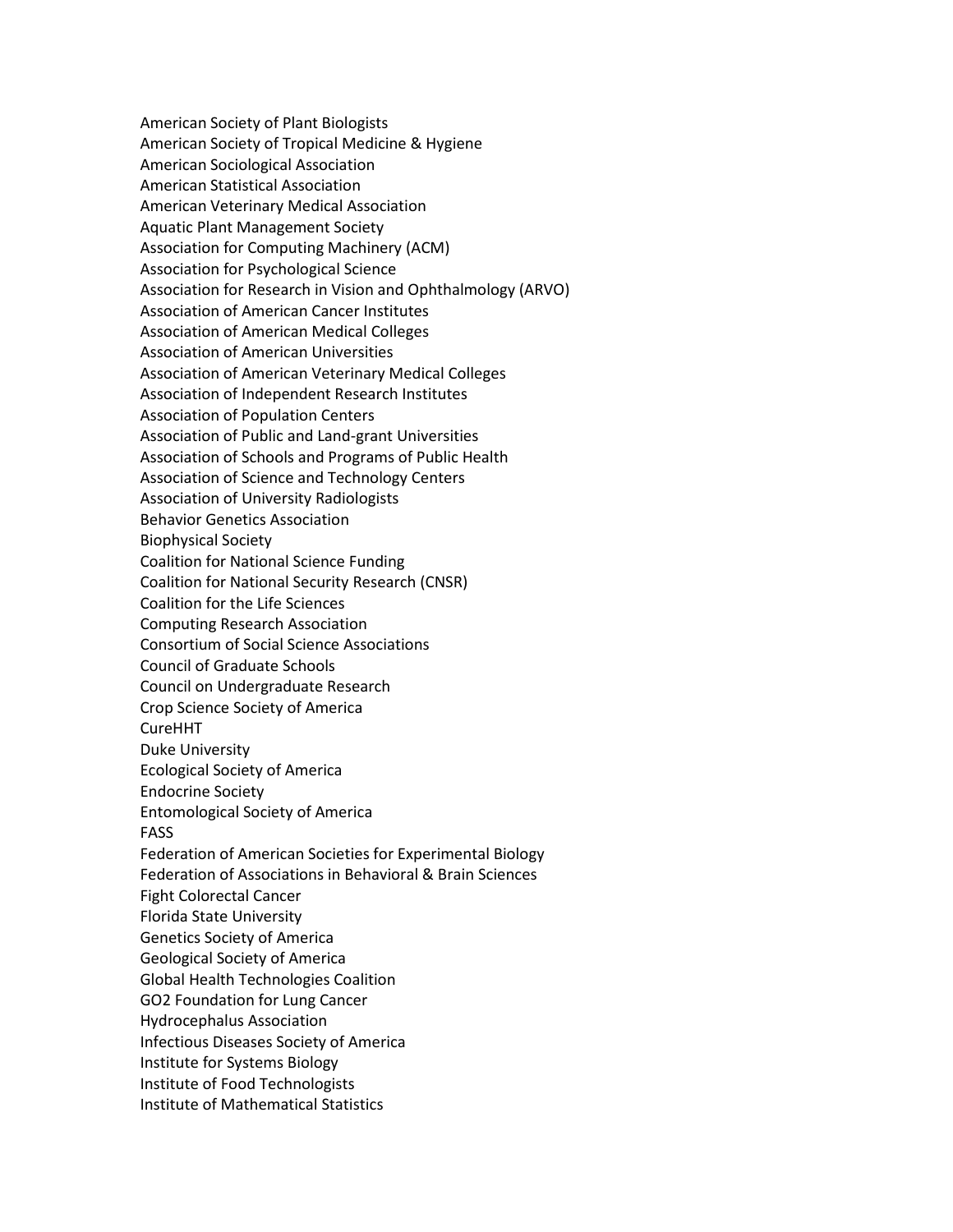International Society for Magnetic Resonance in Medicine International Society on Thrombosis and Haemostasis The Kidney Cancer Association KidneyCAN The Leukemia & Lymphoma Society LUNGevity Foundation Materials Research Society Medical Image Perception Society The Michael J. Fox Foundation for Parkinson's Research Moffitt Cancer Center Mycobacterial Diseases of Animals Multi-State Initiative National Alliance for Eye and Vision Research National Alliance on Mental Illness National Association for Biomedical Research National Coalition for Food and Agricultural Research (NCFAR) Neurofibromatosis Network New Mexico Academy of Science Oregon State University OSA-The Optical Society Pancreatic Cancer Action Network Penn State University Population Association of America Poultry Science Association Research!America Rochester Academy of Science, Rochester, NY SAGE Publishing Seismological Society of America SHEPHERD Foundation Society for Advanced Body Imaging Society for American Archaeology The Society for Healthcare Epidemiology of America Society for Imaging Informatics in Medicine Society for Industrial and Organizational Psychology Society for Neuroscience Society for Pediatric Radiology Society for Personality and Social Psychology Society for Psychophysiological Research Society for the Study of Evolution Society of Breast Imaging Society of Chairs of Academic Radiology Departments Society of General Internal Medicine Society of Skeletal Radiology Society of Thoracic Radiology Society of Toxicology Soil Science Society of America Southeastern Universities Research Association SPIE, the international society for optics and photonics The State University of New York